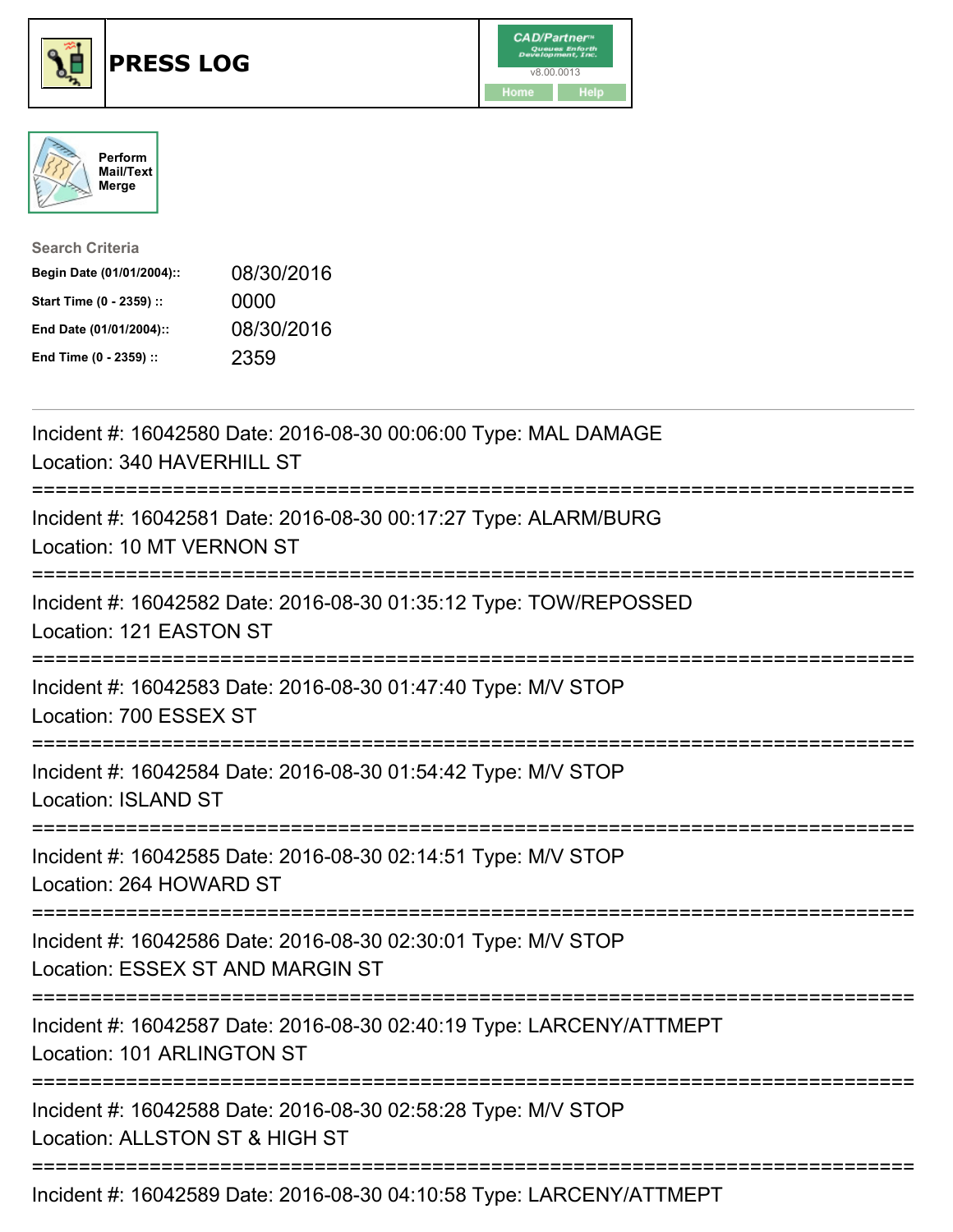| <b>Location: AMESBURY ST</b>                                                                                        |
|---------------------------------------------------------------------------------------------------------------------|
| Incident #: 16042590 Date: 2016-08-30 04:42:29 Type: ASSSIT AMBULANC<br>Location: 21 BROOKFIELD ST                  |
| Incident #: 16042591 Date: 2016-08-30 04:57:09 Type: M/V STOP<br>Location: 15 MT VERNON ST                          |
| Incident #: 16042592 Date: 2016-08-30 05:05:47 Type: VIO 209A<br>Location: 455 HAMPSHIRE ST                         |
| :=================<br>Incident #: 16042593 Date: 2016-08-30 05:42:16 Type: SUICIDE ATTEMPT<br>Location: 29 STATE ST |
| Incident #: 16042594 Date: 2016-08-30 06:13:33 Type: LARCENY/PAST<br>Location: 189 ABBOTT ST                        |
| Incident #: 16042595 Date: 2016-08-30 06:13:41 Type: B&E/MV/PAST<br>Location: 210 BRUCE ST                          |
| Incident #: 16042596 Date: 2016-08-30 06:21:43 Type: ALARMS<br>Location: 320 S BROADWAY                             |
| Incident #: 16042597 Date: 2016-08-30 06:48:00 Type: CK WELL BEING<br>Location: BROADWAY & ESSEX ST                 |
| Incident #: 16042598 Date: 2016-08-30 06:51:45 Type: B&E/MV/PROG<br>Location: 36 CHESTNUT ST                        |
| Incident #: 16042599 Date: 2016-08-30 07:11:15 Type: ALARMS<br>Location: 620 ESSEX ST                               |
| Incident #: 16042600 Date: 2016-08-30 07:27:16 Type: TOW OF M/V<br>Location: ERVING AV & WALNUT ST                  |
| Incident #: 16042602 Date: 2016-08-30 07:28:58 Type: MAL DAMAGE<br>Location: 334 HOWARD ST                          |
| Incident #: 16042601 Date: 2016-08-30 07:31:55 Type: M/V STOP<br>Location: BERESFORD ST & S BOWDOIN ST              |
| Incident #: 16042603 Date: 2016-08-30 07:32:21 Type: CLOSE STREET                                                   |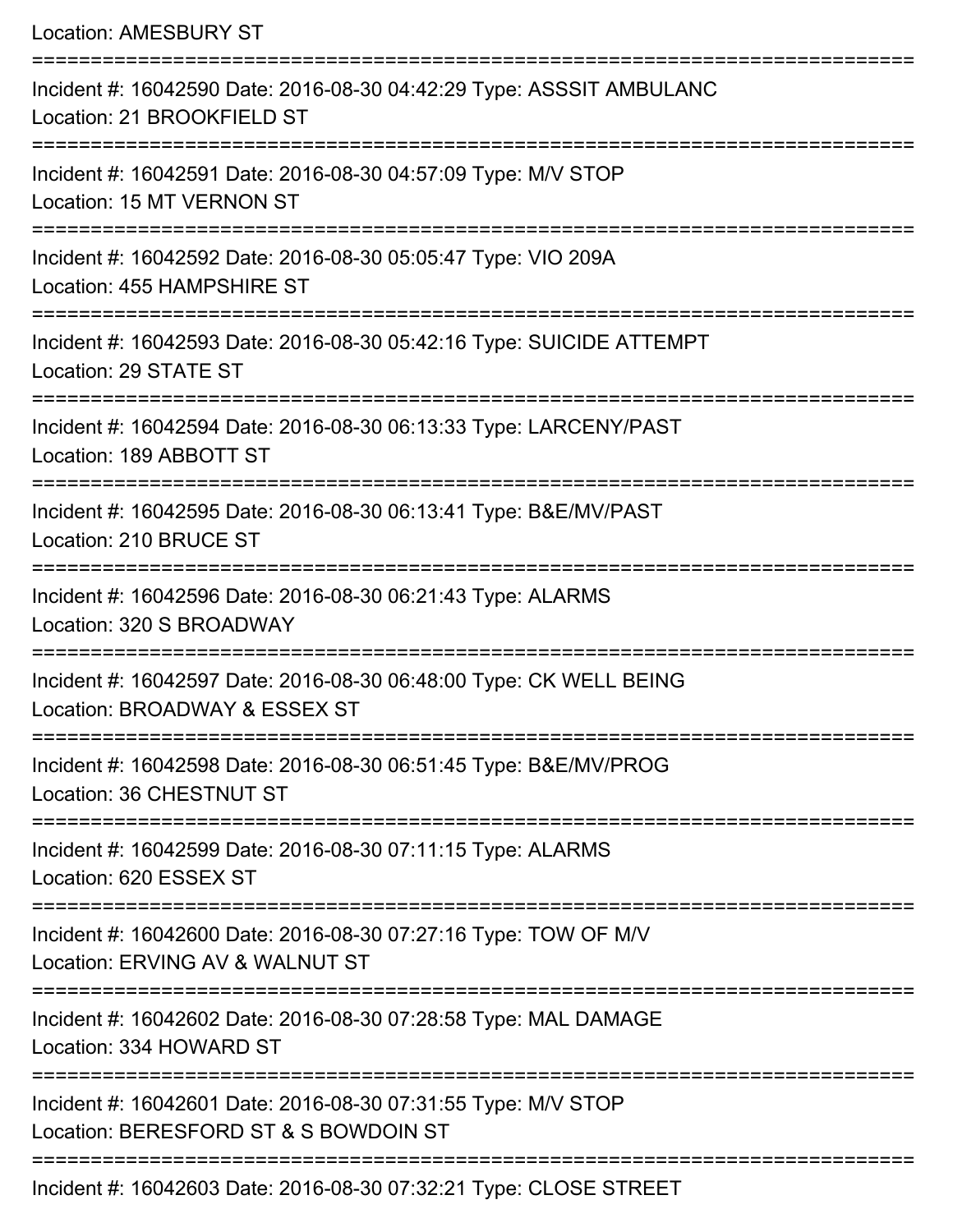| Incident #: 16042604 Date: 2016-08-30 07:33:02 Type: ALARM/HOLD<br>Location: 309 PARK ST                           |
|--------------------------------------------------------------------------------------------------------------------|
| Incident #: 16042605 Date: 2016-08-30 07:39:02 Type: M/V STOP<br>Location: WINTHROP AV                             |
| Incident #: 16042606 Date: 2016-08-30 07:39:21 Type: ALARM/BURG<br>Location: TJR FACTORY OUTLET / 265 ESSEX ST     |
| Incident #: 16042607 Date: 2016-08-30 07:40:55 Type: PARK & WALK<br>Location: 0 BROADWAY                           |
| Incident #: 16042608 Date: 2016-08-30 07:43:21 Type: ANIMAL COMPL<br>Location: ARLINGTON SCHOOL / 150 ARLINGTON ST |
| Incident #: 16042609 Date: 2016-08-30 07:46:46 Type: M/V STOP<br><b>Location: ALDER</b>                            |
| Incident #: 16042610 Date: 2016-08-30 07:47:52 Type: M/V STOP<br>Location: 115 S BROADWAY                          |
| Incident #: 16042611 Date: 2016-08-30 07:48:31 Type: MAN DOWN<br>Location: 191 PARKER ST                           |
| Incident #: 16042612 Date: 2016-08-30 07:52:31 Type: CLOSE STREET<br>Location: ERVING AV & MYRTLE CT               |
| Incident #: 16042613 Date: 2016-08-30 07:55:05 Type: CLOSE STREET<br><b>Location: S UNION ST</b>                   |
| Incident #: 16042615 Date: 2016-08-30 07:57:29 Type: MV/BLOCKING<br>Location: 803 ESSEX ST                         |
| Incident #: 16042614 Date: 2016-08-30 07:57:44 Type: M/V STOP<br>Location: BRADFORD ST                             |
| Incident #: 16042616 Date: 2016-08-30 08:03:21 Type: M/V STOP<br>Location: RT 114                                  |
| --------------------------<br>Incident #: 16042617 Date: 2016-08-30 08:14:52 Type: M/V STOP                        |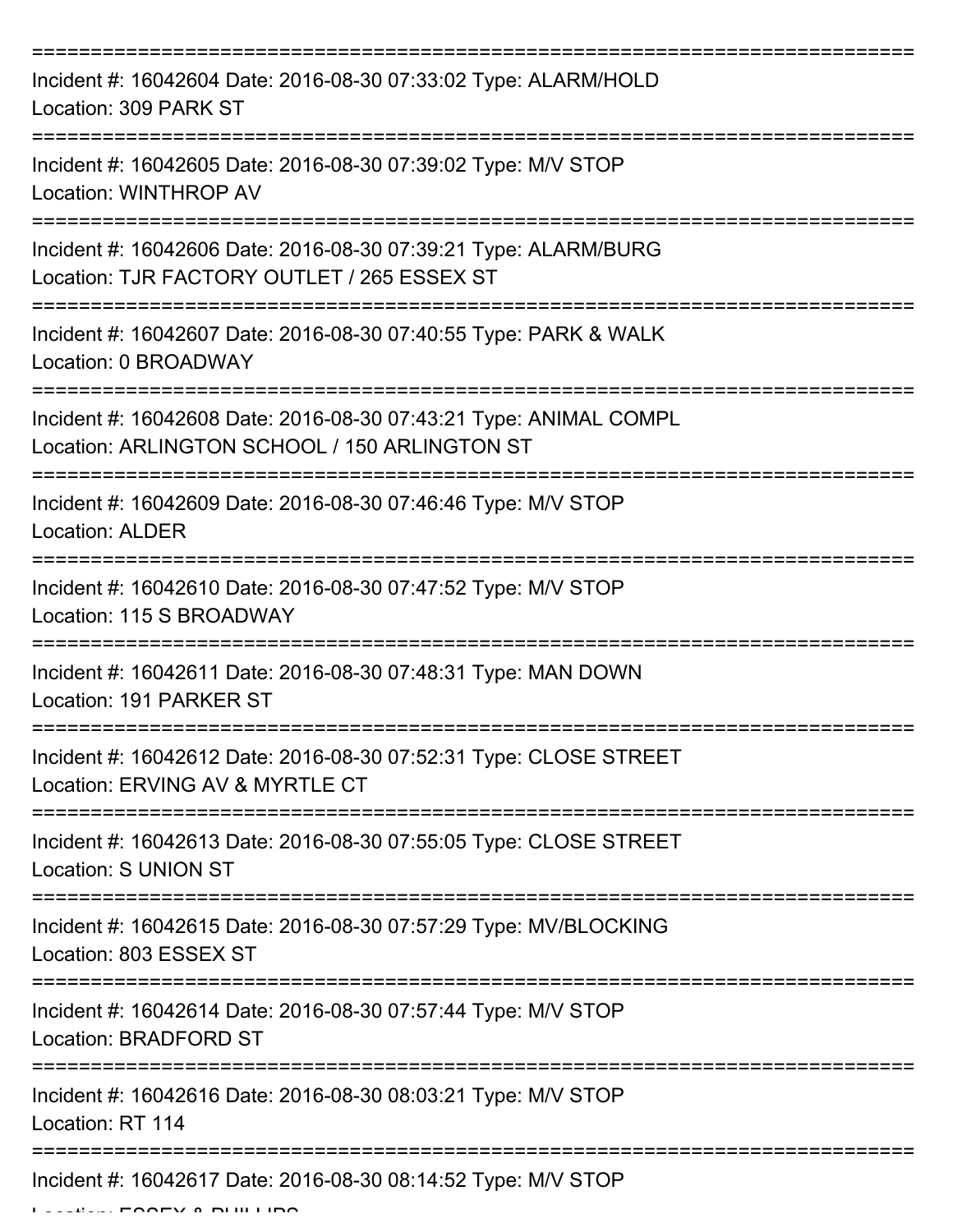| Incident #: 16042618 Date: 2016-08-30 08:16:01 Type: M/V STOP<br>Location: HAMPSHIRE ST & PARK ST        |
|----------------------------------------------------------------------------------------------------------|
| Incident #: 16042619 Date: 2016-08-30 08:21:29 Type: INVESTIGATION<br>Location: 296 ESSEX ST             |
| Incident #: 16042620 Date: 2016-08-30 08:32:19 Type: B&E/MV/PAST<br>Location: COMMON ST & AMESBURY ST    |
| Incident #: 16042621 Date: 2016-08-30 08:44:39 Type: CK WELL BEING<br>Location: 86 DORCHESTER ST FL 3    |
| Incident #: 16042622 Date: 2016-08-30 08:49:31 Type: ALARMS<br>Location: 50 ISLAND ST FL 2               |
| Incident #: 16042623 Date: 2016-08-30 09:03:05 Type: SUS PERS/MV<br>Location: 29 SUMMER ST               |
| Incident #: 16042624 Date: 2016-08-30 09:06:43 Type: MEDIC SUPPORT<br>Location: 117 SARATOGA ST          |
| Incident #: 16042625 Date: 2016-08-30 09:07:13 Type: 209A/SERVE<br>Location: 36 NORRIS ST                |
| Incident #: 16042626 Date: 2016-08-30 09:13:59 Type: COURT DOC SERVE<br>Location: 8 HALL ST              |
| Incident #: 16042627 Date: 2016-08-30 09:15:19 Type: MEDIC SUPPORT<br>Location: 10 RIDGE RD              |
| Incident #: 16042628 Date: 2016-08-30 09:22:40 Type: COURT DOC SERVE<br>Location: 66 BENNINGTON ST       |
| Incident #: 16042629 Date: 2016-08-30 09:24:25 Type: COURT DOC SERVE<br><b>Location: 80 ARLINGTON ST</b> |
| Incident #: 16042630 Date: 2016-08-30 09:26:09 Type: COURT DOC SERVE<br>Location: 110 ARLINGTON ST       |
| Incident #: 16042631 Date: 2016-08-30 09:31:01 Type: HIT & RUN M/V                                       |

Location: MEDDIMACK CT & C LINIION CT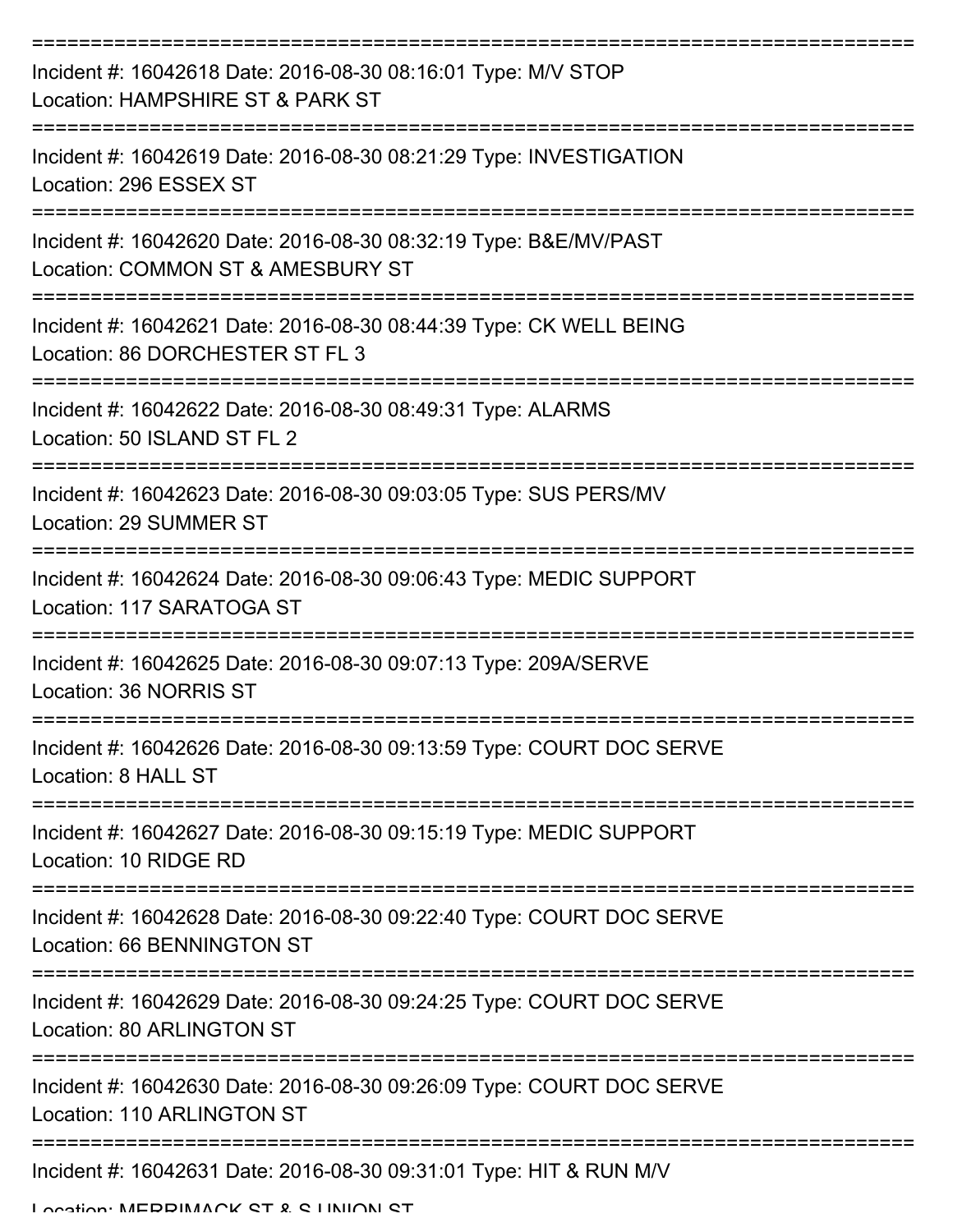| Incident #: 16042632 Date: 2016-08-30 09:40:08 Type: DRUG VIO<br>Location: LAWRENCE HIGH SCHOOL / 70 N PARISH RD |
|------------------------------------------------------------------------------------------------------------------|
| Incident #: 16042633 Date: 2016-08-30 09:40:15 Type: MAL DAMAGE<br>Location: 186 E HAVERHILL ST                  |
| Incident #: 16042634 Date: 2016-08-30 09:52:10 Type: STOL/MV/PAS<br>Location: 281 LEBANON ST                     |
| Incident #: 16042635 Date: 2016-08-30 09:57:25 Type: WOMAN DOWN<br>Location: 133 BAILEY ST                       |
| Incident #: 16042636 Date: 2016-08-30 10:00:14 Type: M/V STOP<br>Location: JACKSON ST & METHUEN ST               |
| Incident #: 16042637 Date: 2016-08-30 10:00:38 Type: GENERAL SERV<br>Location: 2 APPLETON ST                     |
| Incident #: 16042638 Date: 2016-08-30 10:01:27 Type: 209A/SERVE<br>Location: 83 GILBERT ST                       |
| Incident #: 16042639 Date: 2016-08-30 10:02:03 Type: SUS PERS/MV<br>Location: ABBOTT ST & OSGOOD ST              |
| Incident #: 16042640 Date: 2016-08-30 10:13:27 Type: SUS PERS/MV<br>Location: 7ELEVEN / 390 S UNION ST           |
| Incident #: 16042641 Date: 2016-08-30 10:17:21 Type: M/V STOP<br>Location: ARLINGTON ST & LAWRENCE ST            |
| Incident #: 16042642 Date: 2016-08-30 10:19:35 Type: PARK & WALK<br>Location: BRADFORD ST & BROADWAY             |
| Incident #: 16042643 Date: 2016-08-30 10:40:07 Type: M/V STOP<br>Location: ABBOTT ST & S UNION ST                |
| Incident #: 16042645 Date: 2016-08-30 10:44:27 Type: IDENTITY THEFT<br>Location: 21 HOBSON ST                    |
| Incident #: 16042644 Date: 2016-08-30 10:45:27 Type: AUTO ACC/UNK PI<br>COAFTON CT & WINTHOOD AV                 |

Location: GRAFTON ST & WINTHROP AV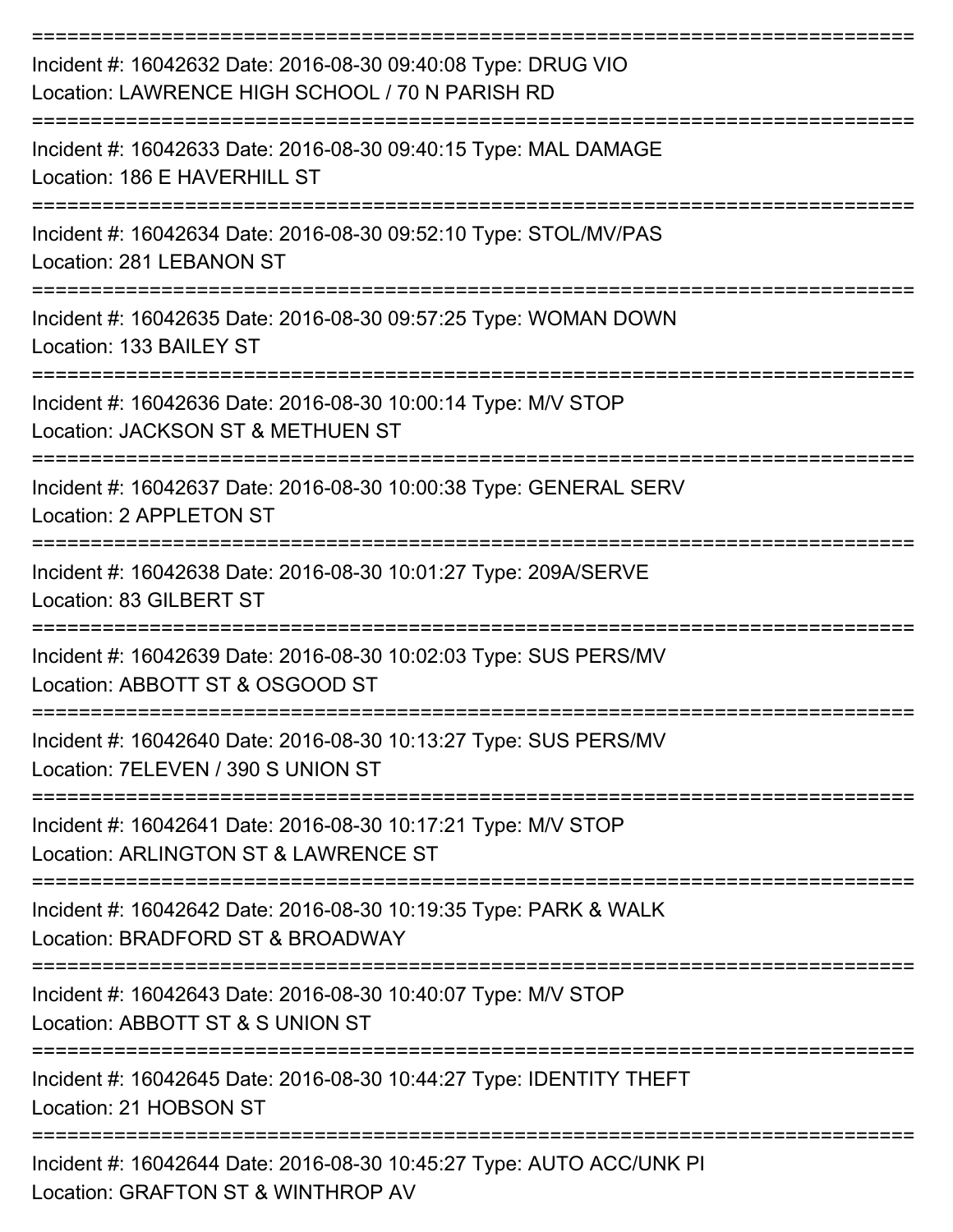| Incident #: 16042646 Date: 2016-08-30 10:56:26 Type: STOLEN PROP<br>Location: 100 CHESTER ST FL 1                                            |
|----------------------------------------------------------------------------------------------------------------------------------------------|
| ==========================<br>Incident #: 16042647 Date: 2016-08-30 11:02:17 Type: PARK & WALK<br>Location: MARKET ST & S UNION ST           |
| Incident #: 16042648 Date: 2016-08-30 11:06:38 Type: M/V STOP<br>Location: COMMUNITY AV & HAVERHILL ST<br>================================== |
| Incident #: 16042649 Date: 2016-08-30 11:07:50 Type: WARRANT SERVE<br>Location: LEONARD SCHOOL / 60 ALLEN ST                                 |
| Incident #: 16042650 Date: 2016-08-30 11:08:11 Type: INVEST CONT<br>Location: 80 WALNUT ST<br>-----------------------------                  |
| Incident #: 16042651 Date: 2016-08-30 11:09:26 Type: AUTO ACC/NO PI<br>Location: BROADWAY & COMMON ST                                        |
| Incident #: 16042652 Date: 2016-08-30 11:26:35 Type: INVESTIGATION<br>Location: 107 ABBOTT ST                                                |
| Incident #: 16042653 Date: 2016-08-30 11:31:38 Type: AUTO ACC/PI<br>Location: FERN ST & LEXINGTON ST                                         |
| Incident #: 16042654 Date: 2016-08-30 11:36:08 Type: STOL/MV/PAS<br>Location: 606 HOWARD ST                                                  |
| Incident #: 16042655 Date: 2016-08-30 11:56:50 Type: SUS PERS/MV<br>Location: 5 ACTON ST                                                     |
| Incident #: 16042656 Date: 2016-08-30 12:00:37 Type: 209A/SERVE<br>Location: 175 ABBOTT ST                                                   |
| Incident #: 16042657 Date: 2016-08-30 12:06:42 Type: M/V STOP<br>Location: 109 EVERETT ST                                                    |
| Incident #: 16042658 Date: 2016-08-30 12:07:01 Type: MISSING PERS<br>Location: 12 LENOX ST                                                   |
| Incident #: 16042659 Date: 2016-08-30 12:09:18 Type: DRUG VIO<br>Location: 100 CROSS ST                                                      |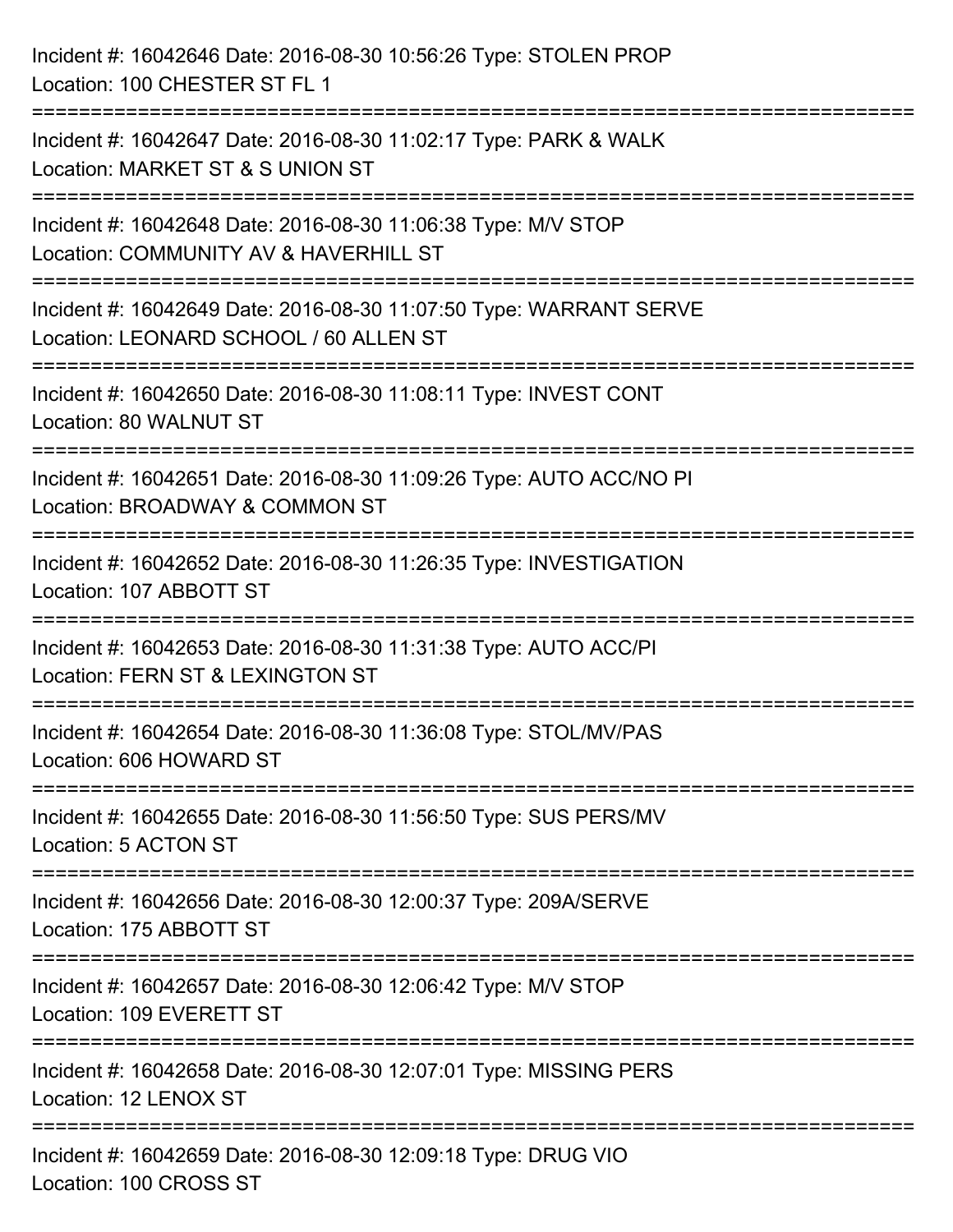| Incident #: 16042660 Date: 2016-08-30 12:23:16 Type: EXTRA SURVEIL<br><b>Location: THORNTON AV</b>                     |
|------------------------------------------------------------------------------------------------------------------------|
| Incident #: 16042661 Date: 2016-08-30 12:35:55 Type: M/V STOP<br>Location: 383 HAVERHILL ST                            |
| Incident #: 16042662 Date: 2016-08-30 13:00:13 Type: COURT DOC SERVE<br>Location: 38 NORRIS ST                         |
| Incident #: 16042663 Date: 2016-08-30 13:01:17 Type: 209A/SERVE<br>Location: 83 GILBERT ST                             |
| Incident #: 16042664 Date: 2016-08-30 13:01:21 Type: SUS PERS/MV<br>Location: 115 WEARE ST                             |
| Incident #: 16042665 Date: 2016-08-30 13:07:28 Type: 209A/SERVE<br>Location: 34 BELLEVUE ST                            |
| Incident #: 16042666 Date: 2016-08-30 13:12:29 Type: 209A/SERVE<br>Location: 90 LOWELL ST                              |
| Incident #: 16042667 Date: 2016-08-30 13:14:58 Type: ALARM/BURG<br>Location: LAWRENCE BOYS + GIRLS CLUB / 136 WATER ST |
| Incident #: 16042668 Date: 2016-08-30 13:46:27 Type: M/V STOP<br>Location: S UNION ST & WINTHROP AV                    |
| Incident #: 16042669 Date: 2016-08-30 13:50:03 Type: M/V STOP<br>Location: GRAFTON ST & S UNION ST                     |
| Incident #: 16042670 Date: 2016-08-30 13:50:53 Type: EXTRA SURVEIL<br><b>Location: THORNTON AV</b>                     |
| Incident #: 16042671 Date: 2016-08-30 13:53:48 Type: ANIMAL COMPL<br>Location: 92 FARLEY ST                            |
| Incident #: 16042673 Date: 2016-08-30 14:03:16 Type: CK WELL BEING<br>Location: 4 SAUNDERS ST FL 2NDFL                 |
| Incident #: 16042672 Date: 2016-08-30 14:04:10 Type: PARK & WALK<br>Location: BRADFORD ST & BROADWAY                   |

===========================================================================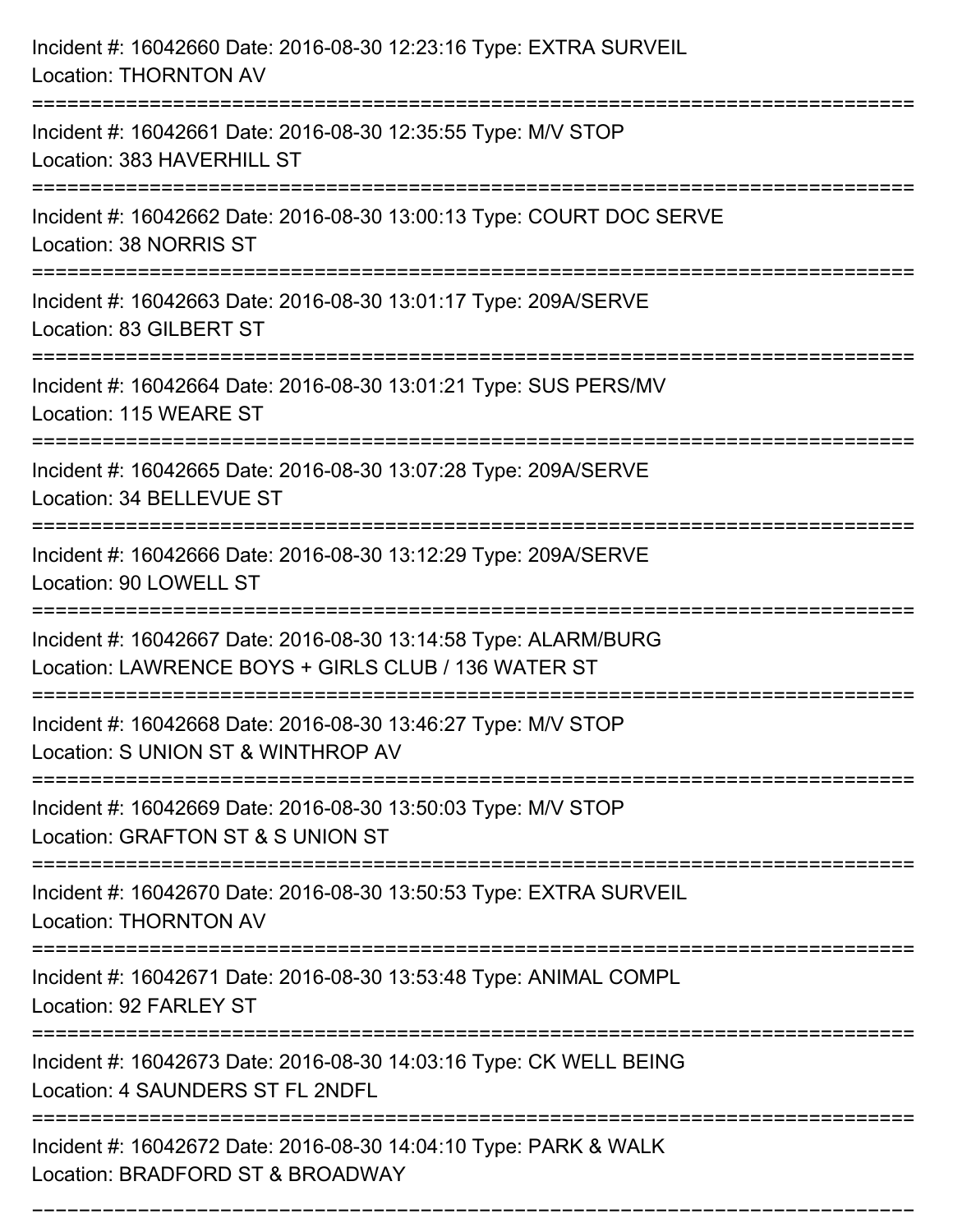| Incident #: 16042674 Date: 2016-08-30 14:26:35 Type: DISABLED MV<br><b>Location: MARSTON ST</b>                             |
|-----------------------------------------------------------------------------------------------------------------------------|
| Incident #: 16042675 Date: 2016-08-30 14:42:35 Type: SUS PERS/MV<br>Location: CVS PHARMACY / 266 BROADWAY                   |
| Incident #: 16042676 Date: 2016-08-30 15:00:33 Type: A&B PAST<br>Location: ABBOTT ST & S UNION ST                           |
| Incident #: 16042677 Date: 2016-08-30 15:06:00 Type: M/V STOP<br>Location: HAMPSHIRE ST & LOWELL ST                         |
| Incident #: 16042678 Date: 2016-08-30 15:12:03 Type: MAN DOWN<br>Location: BROADWAY & HAVERHILL ST<br>===================== |
| Incident #: 16042679 Date: 2016-08-30 15:14:52 Type: WARRANT SERVE<br>Location: BERKELEY ST & SAUNDERS ST                   |
| Incident #: 16042680 Date: 2016-08-30 15:20:40 Type: SPECIAL CHECK<br>Location: 10 LAFAYETTE AV                             |
| Incident #: 16042681 Date: 2016-08-30 15:22:40 Type: M/V STOP<br><b>Location: CURRANT HILL RD</b>                           |
| Incident #: 16042682 Date: 2016-08-30 15:34:46 Type: MV/BLOCKING<br>Location: PARKER ST & SPRINGFIELD ST                    |
| Incident #: 16042683 Date: 2016-08-30 15:38:25 Type: M/V STOP<br>Location: E HAVERHILL ST & HAVERHILL ST                    |
| Incident #: 16042684 Date: 2016-08-30 15:40:20 Type: M/V STOP<br>Location: MERRIMACK ST & S BROADWAY                        |
| Incident #: 16042685 Date: 2016-08-30 15:54:28 Type: CK WELL BEING<br>Location: REGISTRY OF MOTOR VEHICLES / 73 WINTHROP AV |
| Incident #: 16042686 Date: 2016-08-30 15:56:23 Type: M/V STOP<br>Location: BROADWAY & WATER ST                              |
| Incident #: 16042687 Date: 2016-08-30 16:00:05 Type: M/V STOP<br>Location: E HAVERHILL ST & HAVERHILL ST                    |
|                                                                                                                             |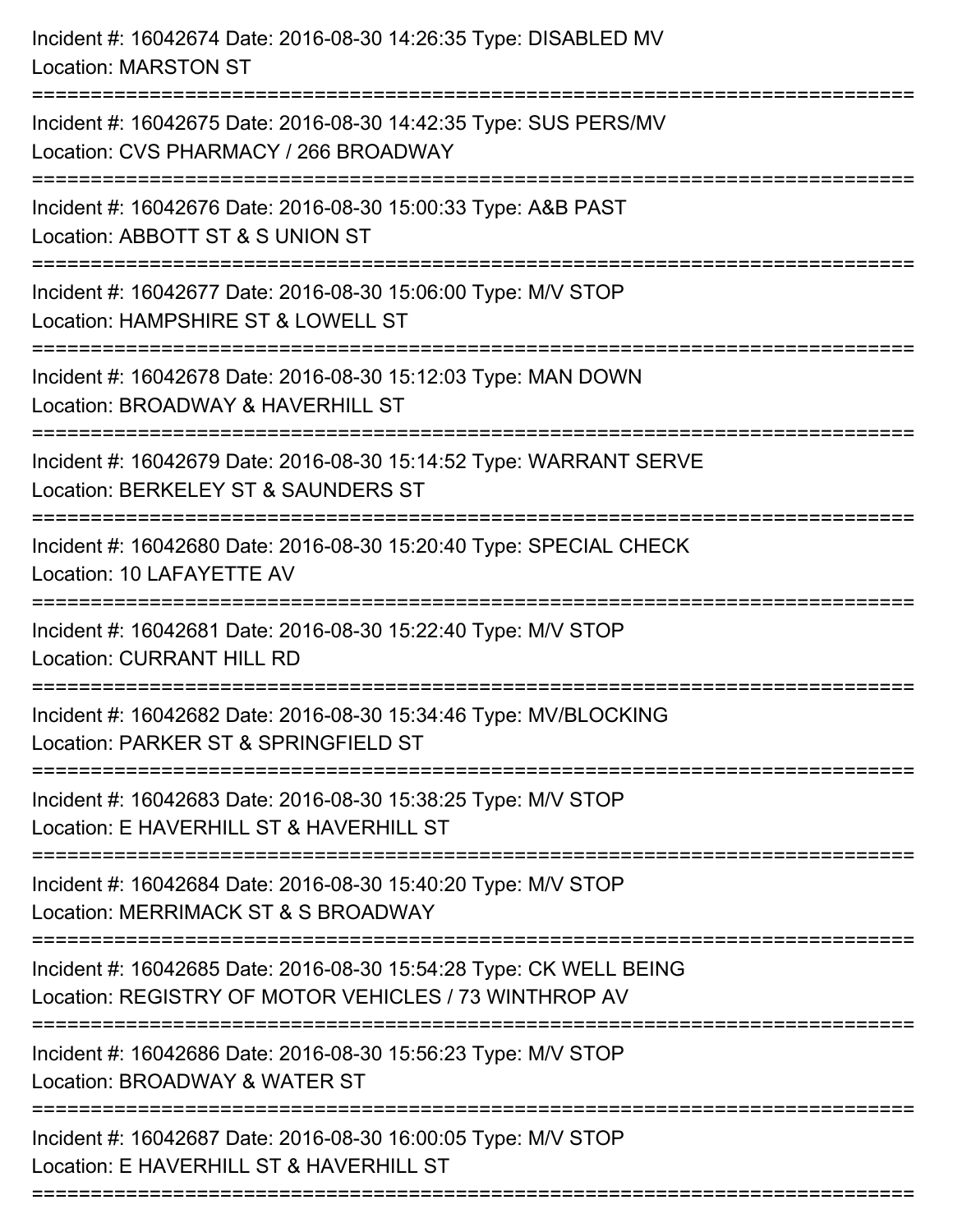Location: 10 BEACONSFIELD ST

| Incident #: 16042689 Date: 2016-08-30 16:04:08 Type: M/V STOP<br>Location: CANAL ST & MILL ST           |
|---------------------------------------------------------------------------------------------------------|
| Incident #: 16042690 Date: 2016-08-30 16:04:55 Type: ANIMAL COMPL<br>Location: ARLINGTON ST & SPRUCE ST |
| Incident #: 16042691 Date: 2016-08-30 16:05:49 Type: M/V STOP<br>Location: BROADWAY & LOWELL ST         |
| Incident #: 16042692 Date: 2016-08-30 16:05:57 Type: DRUG OVERDOSE<br>Location: 13 JORDAN ST #APT 1     |
| Incident #: 16042693 Date: 2016-08-30 16:10:55 Type: M/V STOP<br>Location: BROADWAY & LOWELL ST         |
| Incident #: 16042694 Date: 2016-08-30 16:11:24 Type: M/V STOP<br>Location: BROADWAY & LOWELL ST         |
| Incident #: 16042695 Date: 2016-08-30 16:13:31 Type: M/V STOP<br>Location: APPLETON ST & ESSEX ST       |
| Incident #: 16042696 Date: 2016-08-30 16:15:22 Type: KEEP PEACE<br>Location: LEMICOM / 390 ESSEX ST     |
| Incident #: 16042697 Date: 2016-08-30 16:19:32 Type: DISTURBANCE<br>Location: MECHANIC ST & UNION ST    |
| Incident #: 16042698 Date: 2016-08-30 16:22:20 Type: SPECIAL CHECK<br><b>Location: THORNTON AV</b>      |
| Incident #: 16042700 Date: 2016-08-30 16:35:09 Type: LIC PLATE STO<br>Location: 636 LOWELL ST           |
| Incident #: 16042699 Date: 2016-08-30 16:35:36 Type: DOMESTIC/PROG<br>Location: 44 FARNHAM ST           |
| Incident #: 16042701 Date: 2016-08-30 16:51:19 Type: FRAUD<br>Location: BROADWAY LIQUORS / 434 BROADWAY |
|                                                                                                         |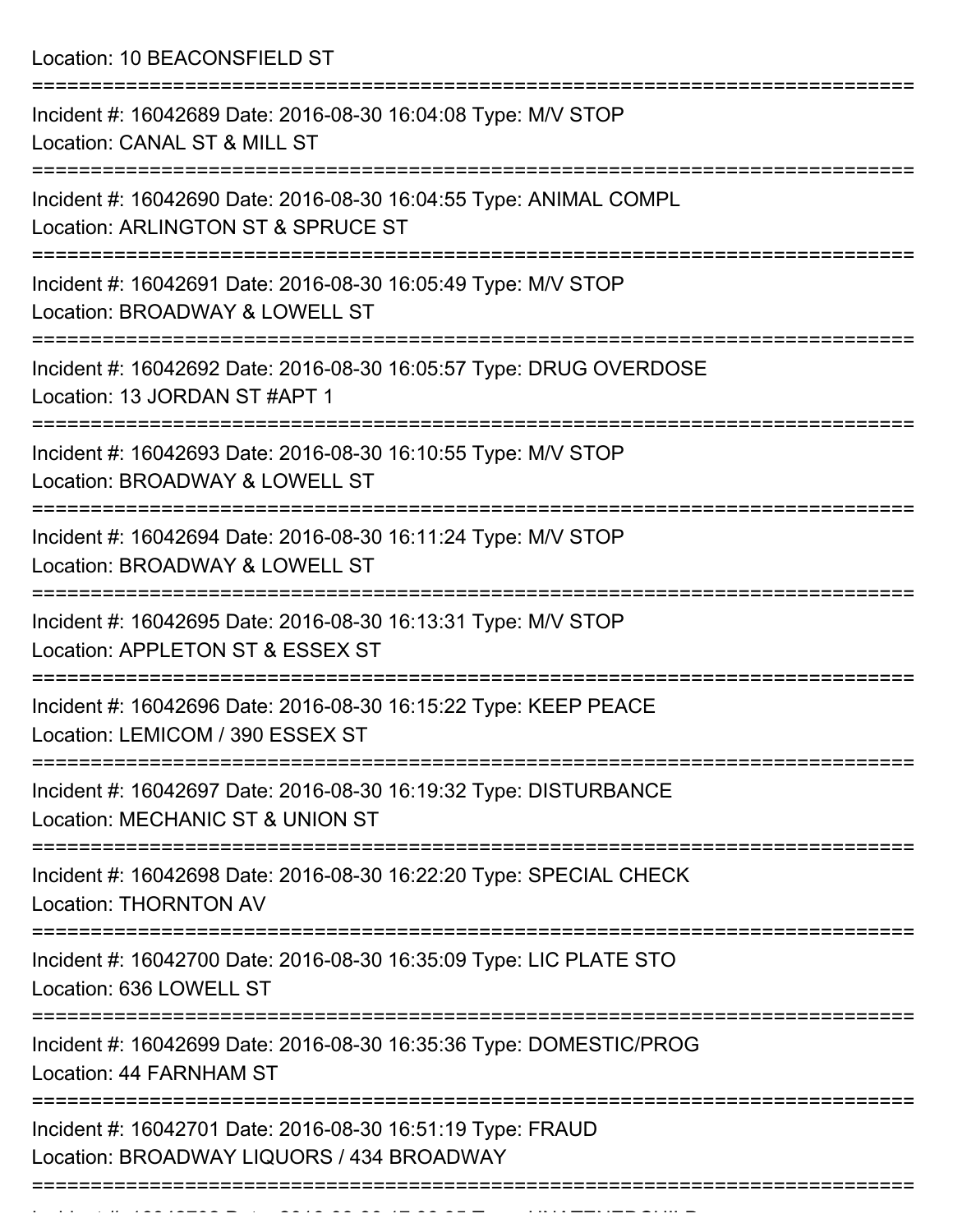Location: 47-49 AMES ST

| Incident #: 16042703 Date: 2016-08-30 17:17:06 Type: B&E/PAST<br>Location: 7 FULTON ST #1 FL 1                          |
|-------------------------------------------------------------------------------------------------------------------------|
| Incident #: 16042704 Date: 2016-08-30 17:18:45 Type: AUTO ACC/NO PI<br>Location: HAFFNERS GAS STATION / 262 LAWRENCE ST |
| Incident #: 16042705 Date: 2016-08-30 17:24:16 Type: AUTO ACC/NO PI<br>Location: HAVERHILL ST & MORTON ST               |
| Incident #: 16042706 Date: 2016-08-30 17:36:00 Type: M/V STOP<br>Location: BROADWAY & HAVERHILL ST                      |
| Incident #: 16042707 Date: 2016-08-30 17:37:23 Type: M/V STOP<br>Location: MARKET ST & SALEM ST                         |
| Incident #: 16042708 Date: 2016-08-30 17:38:50 Type: M/V STOP<br>Location: MARKET ST & OSGOOD ST                        |
| Incident #: 16042709 Date: 2016-08-30 17:44:14 Type: M/V STOP<br>Location: COMMON ST & HAMPSHIRE ST                     |
| Incident #: 16042710 Date: 2016-08-30 17:44:41 Type: M/V STOP<br>Location: MARGIN ST & MELVIN ST                        |
| Incident #: 16042711 Date: 2016-08-30 17:49:15 Type: UNWANTEDGUEST<br>Location: 15 UNION ST                             |
| Incident #: 16042712 Date: 2016-08-30 18:02:21 Type: DISORDERLY<br>Location: 67 SPRINGFIELD ST                          |
| Incident #: 16042713 Date: 2016-08-30 18:05:52 Type: DISORDERLY<br>Location: 119 HAVERHILL ST                           |
| Incident #: 16042714 Date: 2016-08-30 18:12:27 Type: STOL/MV/PAS<br>Location: 256 ESSEX ST                              |
| Incident #: 16042715 Date: 2016-08-30 18:19:38 Type: M/V STOP<br>Location: 700 ESSEX ST                                 |
|                                                                                                                         |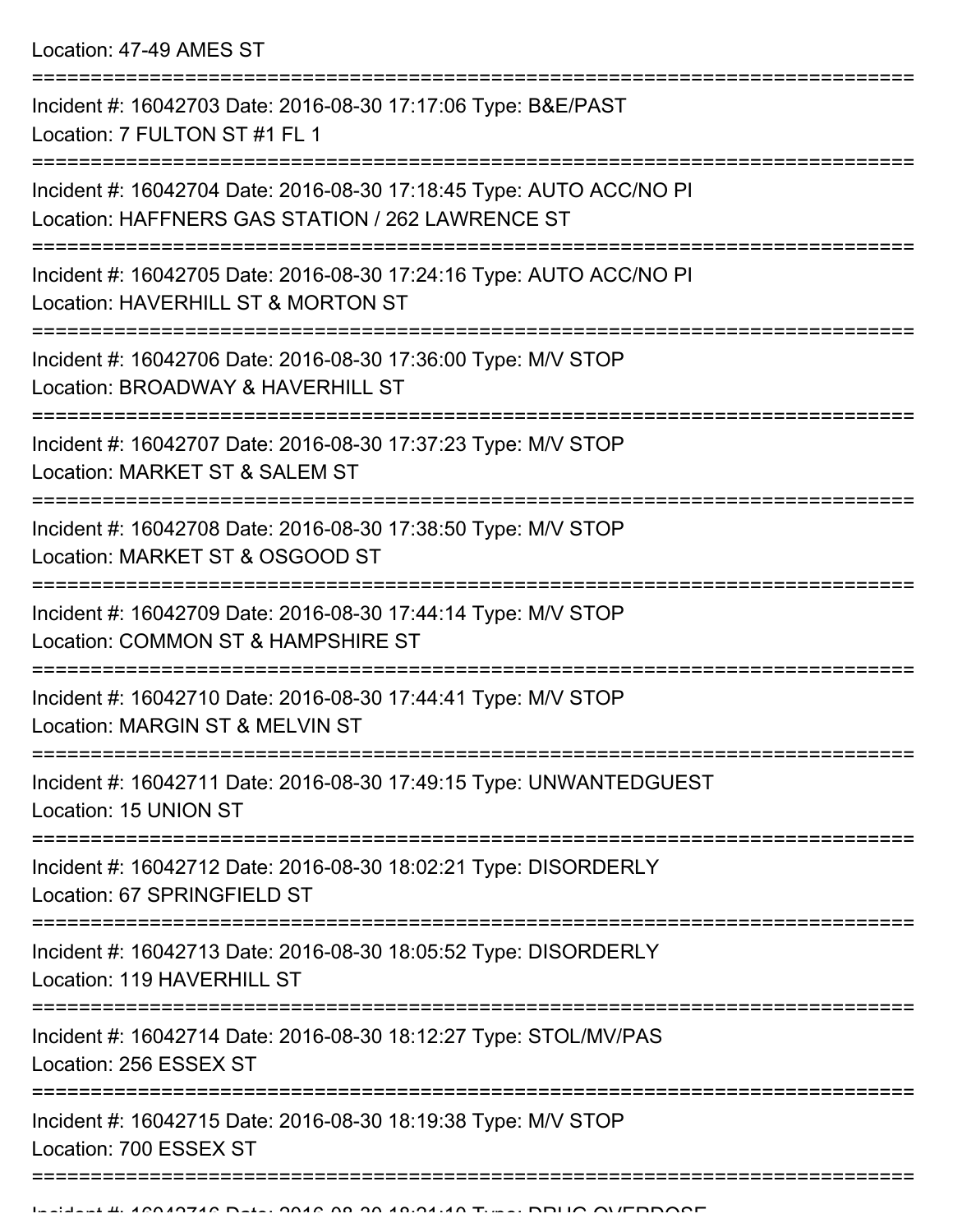| Location: 340 HAVERHILL ST #6                                                                                             |
|---------------------------------------------------------------------------------------------------------------------------|
| Incident #: 16042717 Date: 2016-08-30 18:28:32 Type: UNWANTEDGUEST<br>Location: 57 KING ST<br>=========================== |
| Incident #: 16042718 Date: 2016-08-30 18:29:31 Type: TENANT PROB<br>Location: 36 NEWTON ST                                |
| Incident #: 16042719 Date: 2016-08-30 18:40:03 Type: M/V STOP<br>Location: CARVER ST & SHATTUCK ST                        |
| Incident #: 16042720 Date: 2016-08-30 18:43:24 Type: UNWANTEDGUEST<br>Location: 47 MAY ST                                 |
| Incident #: 16042721 Date: 2016-08-30 18:50:46 Type: DISORDERLY<br>Location: FOSTER ST & SPRINGFIELD ST                   |
| Incident #: 16042723 Date: 2016-08-30 18:54:48 Type: DRUG VIO<br>Location: 15 CROSBY ST                                   |
| Incident #: 16042722 Date: 2016-08-30 18:55:39 Type: M/V STOP<br>Location: 700 ESSEX ST                                   |
| Incident #: 16042725 Date: 2016-08-30 18:56:32 Type: LOST PROPERTY<br>Location: 20 MASON ST                               |
| Incident #: 16042724 Date: 2016-08-30 18:57:10 Type: THREATS<br>Location: 47 MAY ST                                       |
| Incident #: 16042726 Date: 2016-08-30 18:59:34 Type: M/V STOP<br>Location: MELVIN ST & OXFORD ST                          |
| Incident #: 16042727 Date: 2016-08-30 19:30:22 Type: UNWANTEDGUEST<br>Location: TACO BELL / 79 WINTHROP AV                |
| Incident #: 16042728 Date: 2016-08-30 19:49:30 Type: ANIMAL COMPL<br>Location: 9 HOUGH RD                                 |
| Incident #: 16042729 Date: 2016-08-30 20:07:42 Type: MAL DAMAGE<br>Location: 69 SWAN ST                                   |
|                                                                                                                           |

Incident #: 16042730 Date: 2016-08-30 20:11:44 Type: INVESTIGATION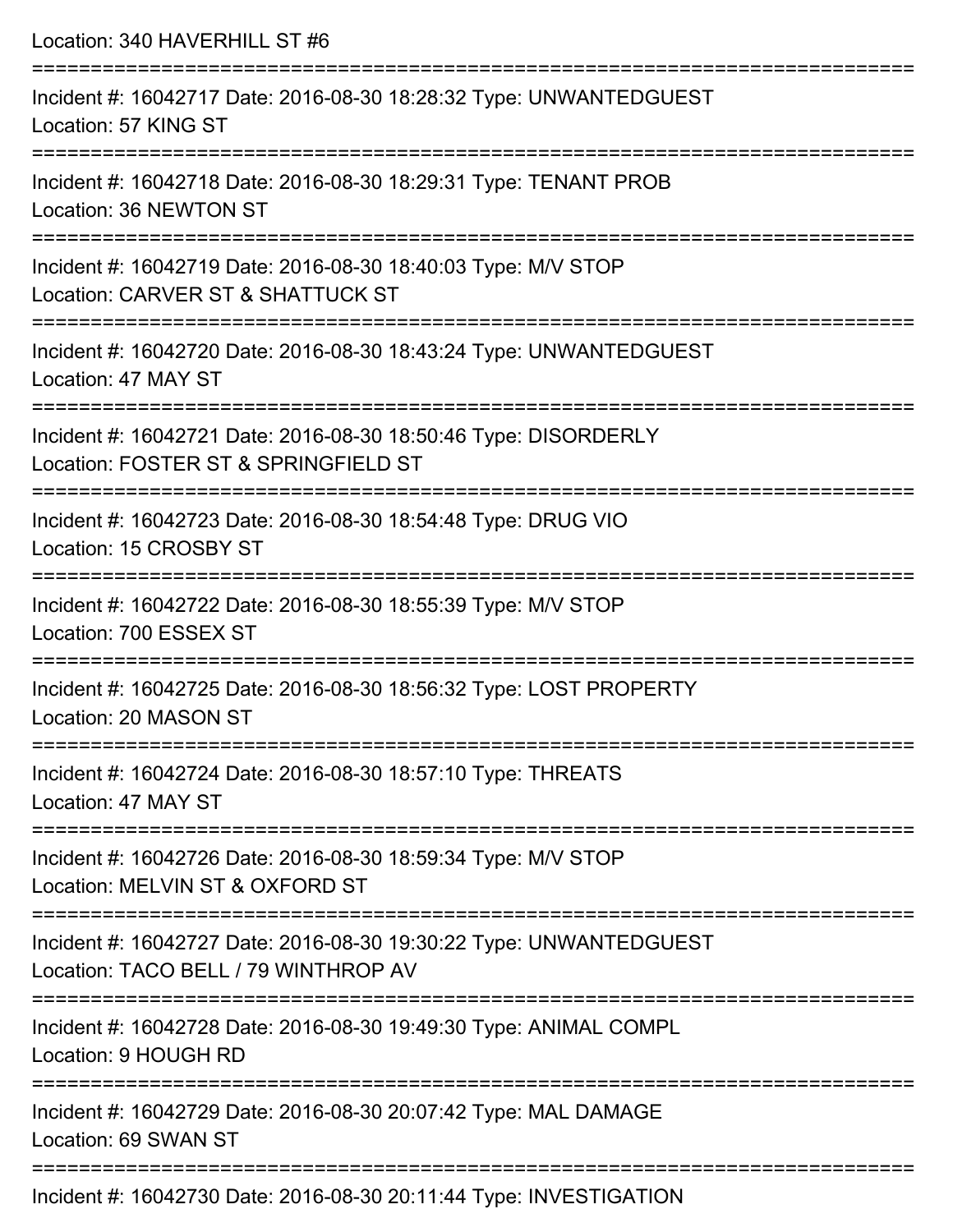| Incident #: 16042731 Date: 2016-08-30 20:23:38 Type: MAN DOWN<br>Location: LAWRENCE ST & MAPLE ST               |
|-----------------------------------------------------------------------------------------------------------------|
| Incident #: 16042732 Date: 2016-08-30 20:25:39 Type: MV/BLOCKING<br>Location: 293 LOWELL ST                     |
| Incident #: 16042733 Date: 2016-08-30 20:29:10 Type: DK (DRUNK)<br>Location: BURGER KING / 187 BROADWAY #5 FL 1 |
| Incident #: 16042734 Date: 2016-08-30 20:35:11 Type: AMBULANCE ASSSI<br>Location: 86 S BROADWAY                 |
| Incident #: 16042735 Date: 2016-08-30 20:50:34 Type: RECOV/STOL/MV<br><b>Location: HIGH ST</b>                  |
| Incident #: 16042736 Date: 2016-08-30 20:53:19 Type: M/V STOP<br>Location: HAMPSHIRE ST & HAVERHILL ST          |
| Incident #: 16042737 Date: 2016-08-30 20:56:10 Type: IDENTITY THEFT<br>Location: 141 SPRUCE ST #2               |
| Incident #: 16042738 Date: 2016-08-30 21:15:39 Type: INVEST CONT<br>Location: 141 AMESBURY ST #302 FL 3         |
| Incident #: 16042740 Date: 2016-08-30 21:15:51 Type: VIO CITY ORD<br>Location: 32 GALE ST                       |
| Incident #: 16042739 Date: 2016-08-30 21:16:32 Type: MAN DOWN<br><b>Location: LAWRENCE ST</b>                   |
| Incident #: 16042741 Date: 2016-08-30 21:31:45 Type: LOUD NOISE<br>Location: LA PARILLA / 2 AMESBURY ST         |
| Incident #: 16042742 Date: 2016-08-30 21:45:52 Type: MV/BLOCKING<br>Location: 32 OREGON AV                      |
| Incident #: 16042743 Date: 2016-08-30 22:12:48 Type: NOISE ORD<br>Location: 83 E HAVERHILL ST                   |
| Incident #: 16042744 Date: 2016-08-30 22:18:44 Type: NOISE ORD                                                  |